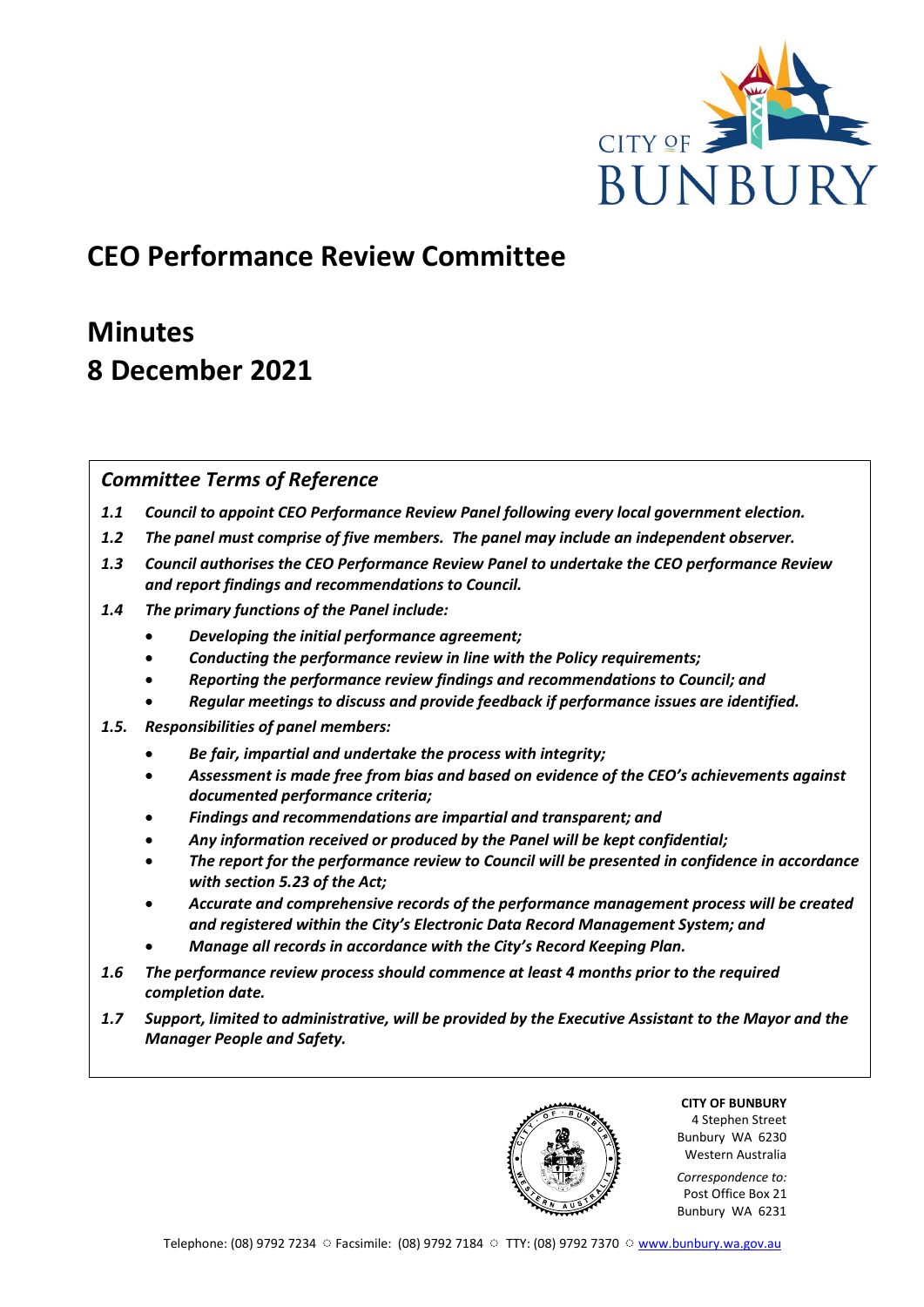# Table of Contents

| Item No |            | Subject | Page No. |
|---------|------------|---------|----------|
| 1.      |            |         |          |
| 2.      |            |         |          |
| 3.      |            |         |          |
| 4.      |            |         |          |
|         | 4.1<br>4.2 |         |          |
| 5.      |            |         |          |
| 6.      |            |         |          |
| 7.      |            |         |          |
| 8.      |            |         |          |
|         | 8.1        |         |          |
| 9.      |            |         |          |
|         | 9.1<br>9.2 |         |          |
| 10.     |            |         |          |
| 11.     |            |         |          |
| 12.     |            |         |          |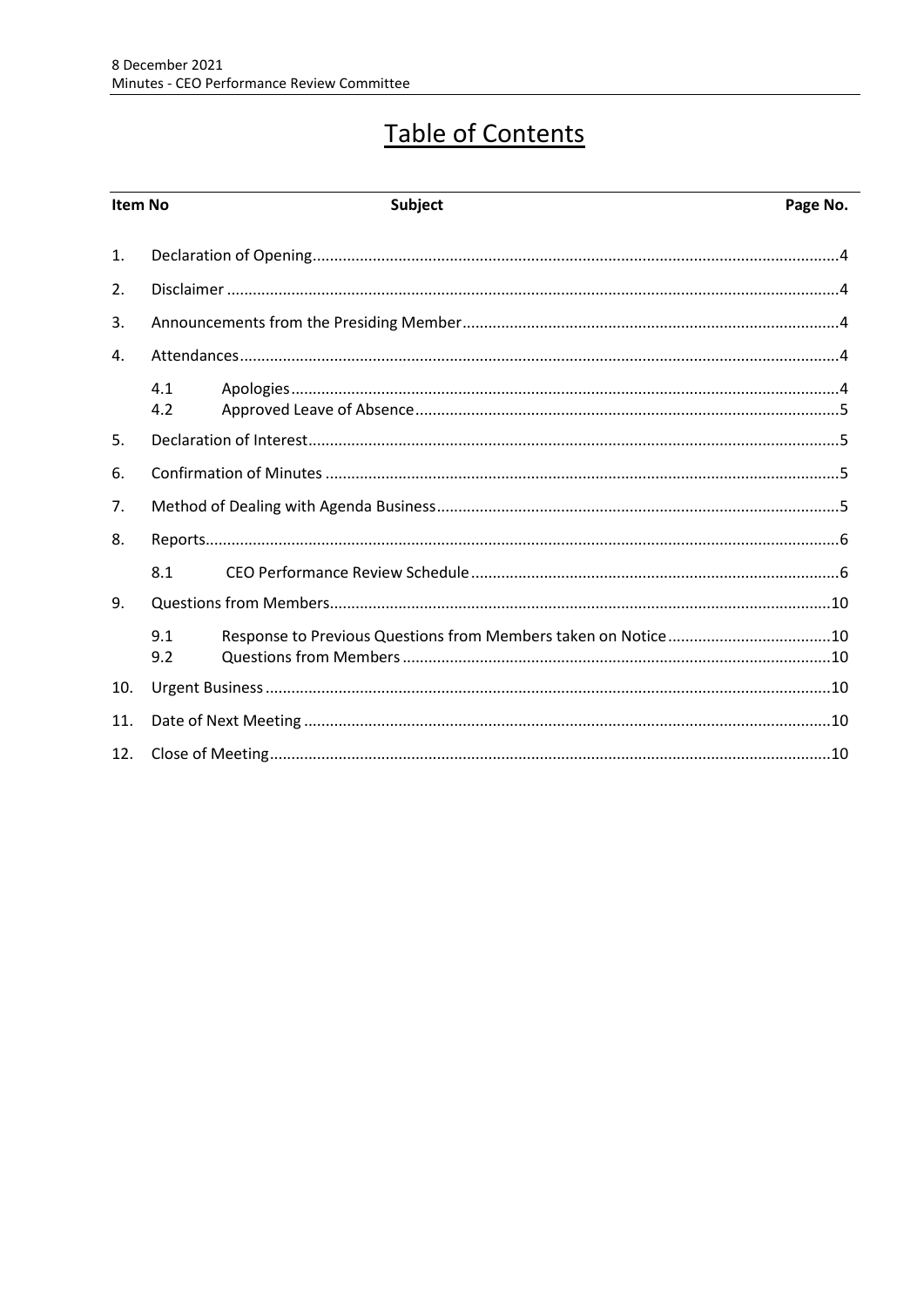## **Acknowledgement of Country**

We acknowledge the Traditional Custodians of this land, the Wardandi Noongar people, and pay our respects to Elders past, present and future.

## **Vision**

Bunbury: welcoming and full of opportunities.

## **Organisational Values**

## #WEARECOB

|                     | We are one team                                    |  |
|---------------------|----------------------------------------------------|--|
|                     | We keep each other safe                            |  |
| WE ARE COMMUNITY    | We display empathy and respect                     |  |
|                     | We have fun and celebrate our successes            |  |
|                     | We work together to achieve great outcomes         |  |
|                     | We are open to opportunities                       |  |
|                     | We actively listen and think things through        |  |
| <b>WE ARE OPEN</b>  | We are inclusive and treat everyone equally        |  |
|                     | We are honest and open in our communications       |  |
|                     | We are open to feedback to improve our performance |  |
|                     | We lead the change, we own it                      |  |
|                     | We trust and empower each other                    |  |
| <b>WE ARE BRAVE</b> | We have the difficult conversations early          |  |
|                     | We hold ourselves to the highest standard          |  |
|                     | We have the courage to improve and simplify        |  |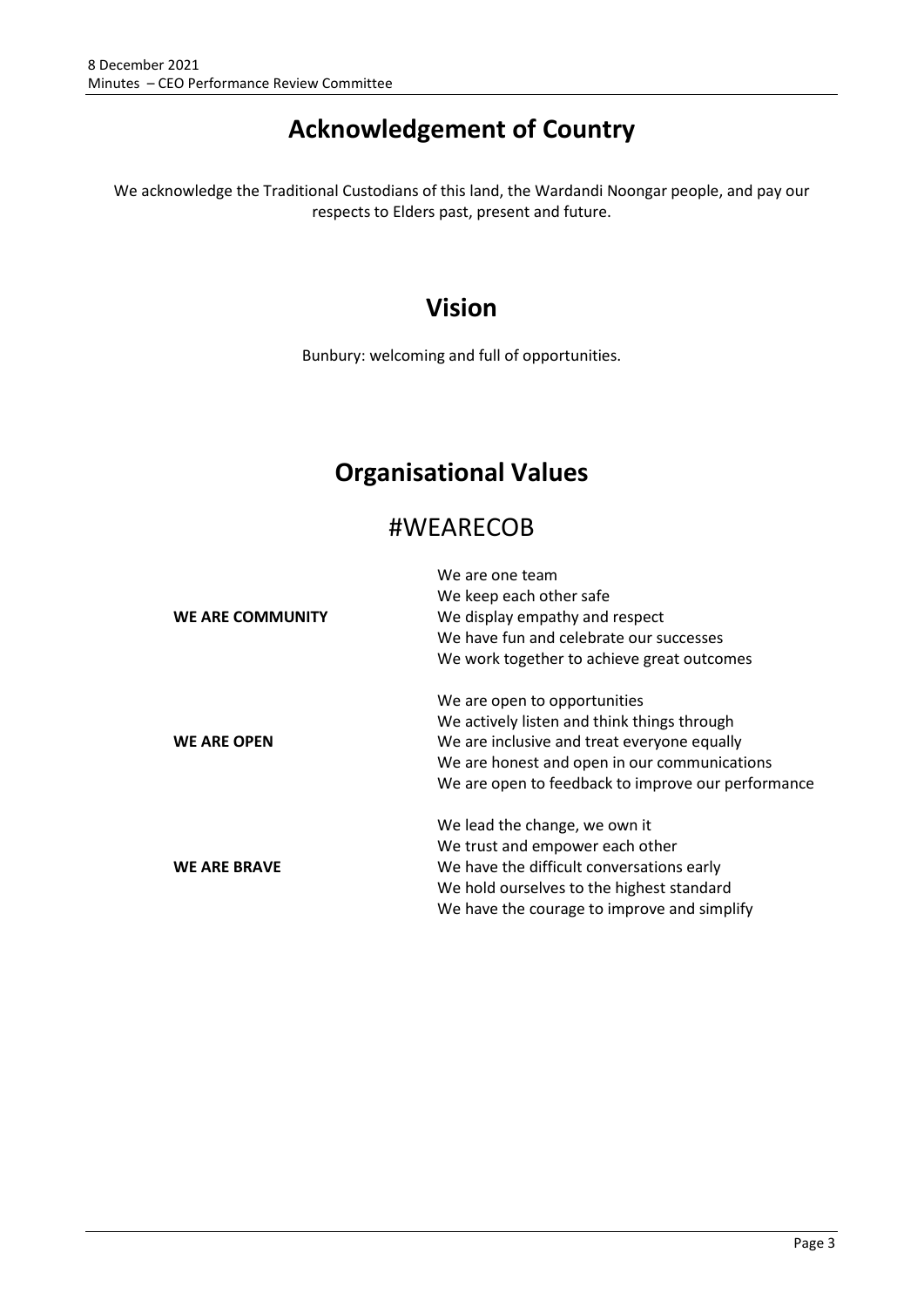## <span id="page-3-0"></span>**1. Declaration of Opening**

As this is the first meeting of the CEO Performance Review Committee since the 2021 local government elections, the Committee is required to elect a Presiding Member from amongst themselves in accordance with Section 5.12 of the *Local Government Act 1995*.

The Chief Executive Officer called for nominations for the position of Presiding Member. The Mayor nominated himself, seconded by Cr Plumb. With there being no further nominations, the Mayor was elected unopposed as Presiding member of the CEO Performance Review Committee for the 2-year period to the October 2023 elections.

The Mayor assumed the chair.

## <span id="page-3-1"></span>**2. Disclaimer**

Not applicable to this committee.

## <span id="page-3-2"></span>**3. Announcements from the Presiding Member**

## <span id="page-3-3"></span>**4. Attendances**

*Committee Members:*

| <b>Member Name</b>                    | Representing    |
|---------------------------------------|-----------------|
| Mayor Jaysen Miguel                   | City of Bunbury |
| Councillor Karen Steele               | City of Bunbury |
| <b>Councillor Marina Quain</b>        | City of Bunbury |
| <b>Councillor Kris Plumb</b>          | City of Bunbury |
| <b>Councillor Gabi Ghasseb</b>        | City of Bunbury |
| Councillor Ben Andrew (deputy member) | City of Bunbury |

## *Ex-officio Members (non-voting):*

| <b>Member Name</b> | Representing |
|--------------------|--------------|
| Mr Mal Osborne     | CEO          |

| Support Staff:    |                                        |  |
|-------------------|----------------------------------------|--|
| <b>Name</b>       | <b>Title</b>                           |  |
| Mrs Leanne French | Senior Governance and Risk Officer     |  |
| Mr Jordan Hunt    | Team Leader Projects and Performance   |  |
| Ms Angie Dominish | Price Consulting Group (via telephone) |  |

## <span id="page-3-4"></span>*4.1 Apologies*

Cr Kozisek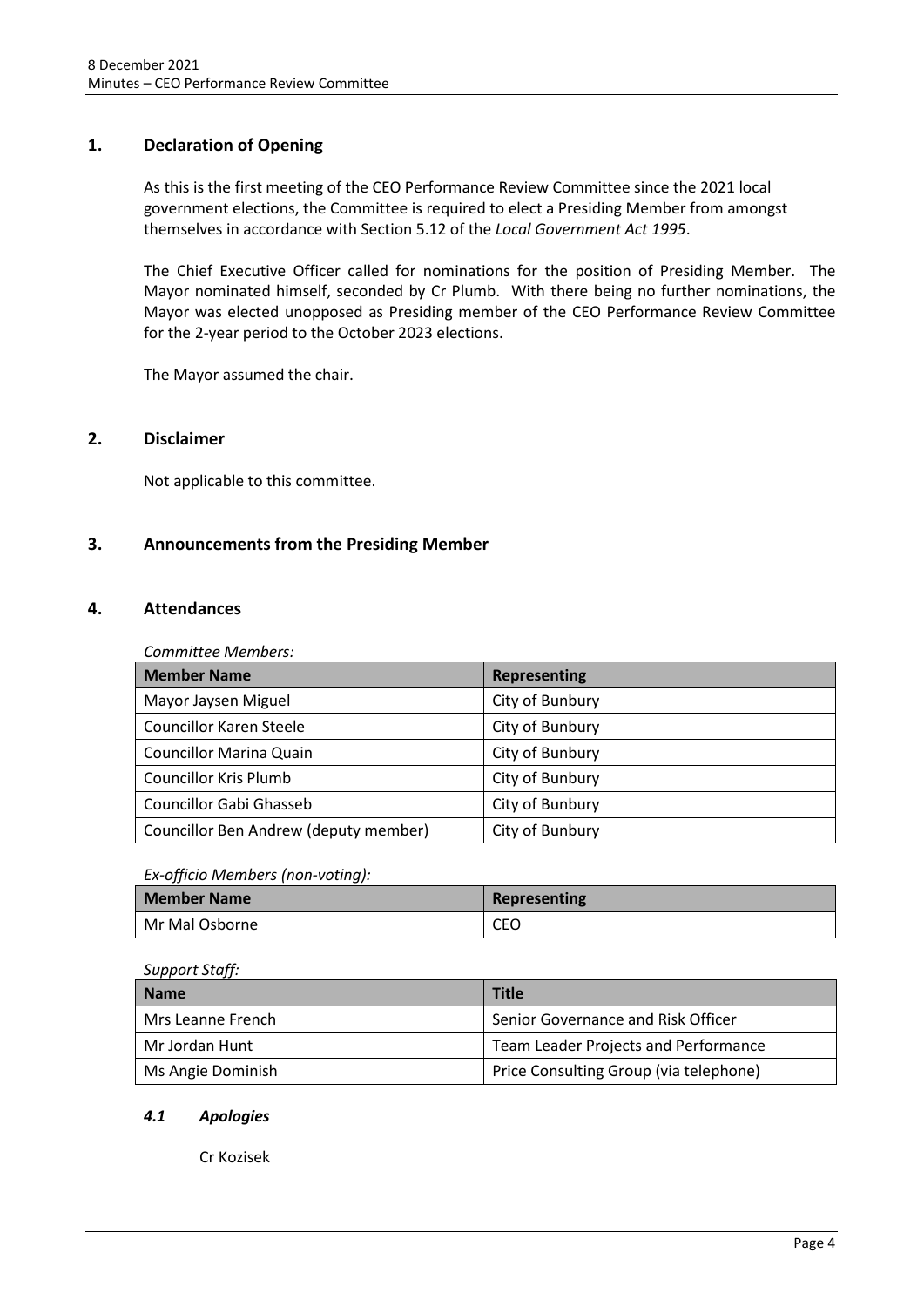## <span id="page-4-0"></span>*4.2 Approved Leave of Absence*

Nil

## <span id="page-4-1"></span>**5. Declaration of Interest**

IMPORTANT: Committee members to complete a "Disclosure of Interest" form for each item on the agenda in which they wish to disclose a financial/proximity/impartiality interest. They should give the form to the Presiding Member before the meeting commences. After the meeting, the form is to be forwarded to the Administration Services Section for inclusion in the Corporate Financial Disclosures Register.

Nil

## <span id="page-4-2"></span>**6. Confirmation of Minutes**

Committee Decision: Moved Cr Plumb Seconded Mayor Miguel

*The minutes of the CEO Performance Review Panel meeting held on 22 September 2021 are confirmed as a true and accurate record.*

*CARRIED*

## <span id="page-4-3"></span>**7. Method of Dealing with Agenda Business**

All items were dealt with in the order they appeared in the agenda.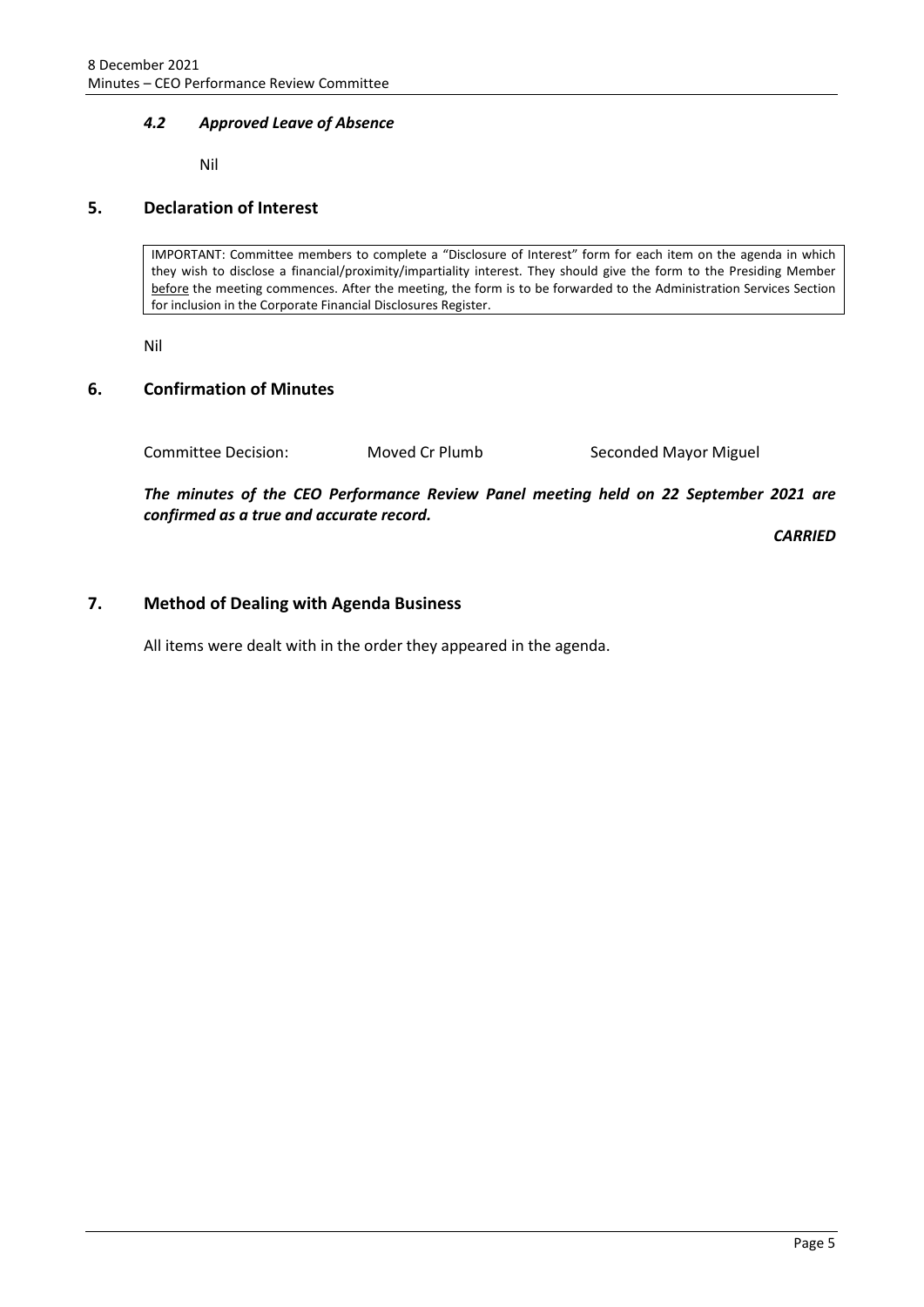## <span id="page-5-1"></span><span id="page-5-0"></span>**8. Reports**

| <b>File Ref:</b>                                                               | COB/515                                                          |                             |  |
|--------------------------------------------------------------------------------|------------------------------------------------------------------|-----------------------------|--|
| <b>Applicant/Proponent:</b>                                                    | Internal                                                         |                             |  |
| <b>Responsible Officer:</b>                                                    | Jordan Hunt, Team Leader Projects and Performance                |                             |  |
| <b>Responsible Manager:</b>                                                    | Shaun Hill, Manager Strategy, Performance and Digital            |                             |  |
| Executive:                                                                     | Karin Strachan, Director Strategy and Organisational Performance |                             |  |
| <b>Authority/Discretion</b>                                                    | Advocacy                                                         | Review                      |  |
|                                                                                | Executive/Strategic                                              | Quasi-Judicial              |  |
|                                                                                | ⊠<br>Legislative                                                 | <b>Information Purposes</b> |  |
|                                                                                |                                                                  |                             |  |
| Appendix 1 Draft CEO Annual Performance Review Schedule<br><b>Attachments:</b> |                                                                  |                             |  |

## **8.1 CEO Performance Review Schedule**

#### **Summary**

This report considers the City's intention to transition the Chief Executive Officer's (CEO) performance review schedule into alignment with the financial year. By doing so, the CEO's key performance indicators (KPIs) will be better informed by the City's Strategic Community Plan (SCP) and will be better supported by the organisation's budget process.

## **Executive Recommendation**

That the CEO Performance Review Panel recommends that Council:

- 1. Endorse the CEO performance review schedule transitioning into alignment with the financial year on going as presented at Appendix 1.
- 2. Endorse that the existing 2020/21 CEO KPIs remain in effect until 30 June 2022.
- 3. Amend the CEO Performance and Salary Review Council Policy to reflect the amended schedule.

#### *Voting Requirement: Simple Majority*

#### **Strategic Relevance**

| Theme 4:       | Our City                                                                    |
|----------------|-----------------------------------------------------------------------------|
| Goal           | Civic leadership, partnerships and sound governance in delivering with and  |
|                | for the community.                                                          |
| Objective 4.4: | A skilled organisation, which exercise responsible asset stewardship, sound |
|                | financial management, and exemplary customer service.                       |

#### **Regional Impact Statement**

Not applicable.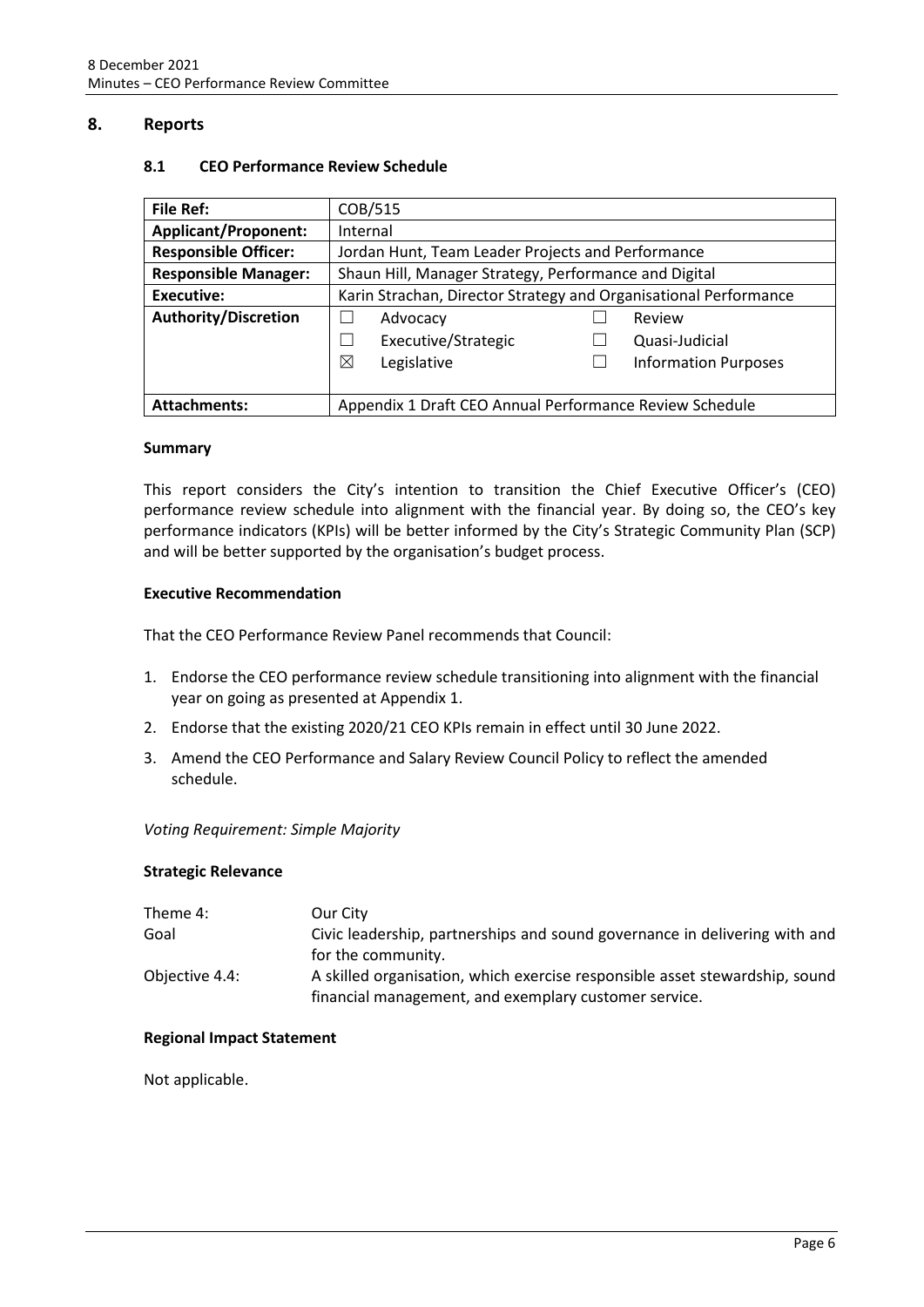## **Background**

In 2020 the City of Bunbury set out to build and enhance its organisational capability – "A Better Organisation for a Better Bunbury". A critical component to achieving this has been the establishment of a capability with the purpose of providing clear direction and support in aligning outcomes to strategic goals.

An important pillar of the organisation's strategic framework is the Strategic Community Plan (SCP) which required a full review going into 2022. The objective of the 2022 SCP review has been to narrow the plan's focus on community priorities and is likely to result in a substantial change in structure and detail from the existing plan. Given such change is expected the 2022 SCP review provides an opportunity for Council to establish performance criteria for the CEO that effectively focuses the organisation's energy on the current priorities of the community.

In accordance with Council's policy in November 2021 the CEO Performance Review Panel were scheduled to review and establish new CEO KPIs for the 2022 calendar year. This timing would not have allowed for the full review of the SCP to progress far enough to enable it to appropriately inform the CEO's 2022 KPIs.

To resolve this issue and further support an integrated approach to strategic and organisational planning, a realignment of the development of the CEO's KPIs to coincide with the financial year is required with suggested changes as reflected at Appendix 1 .

## **Council Policy Compliance**

The Council Policy CEO Performance and Salary Review authorises the CEO Performance Review Panel to undertake the CEO Performance Review and report findings and recommendations to Council.

## **Legislative Compliance**

## *Local Government Act 1995*

Sections 5.38 and 5.39(3)(b) of the Local Government Act 1995, which requires that:

- The performance of the CEO be reviewed at least once a year,
- The CEO will have a written contract of employment, which shall include performance criteria for the purpose of conducting a review,

and

• A Local Government is to consider each review on the performance of the CEO carried out under section 5.38 and is to accept the review, with or without modification, or to reject the review.

## *Local Government (Administration) Regulations 1996*

Clause 4 of the CEO's contract of employment requires that a performance review be undertaken at least annually, and more frequently if Council or the CEO perceives there is a need to do so, and that the review references Performance Criteria that are agreed in writing by the parties.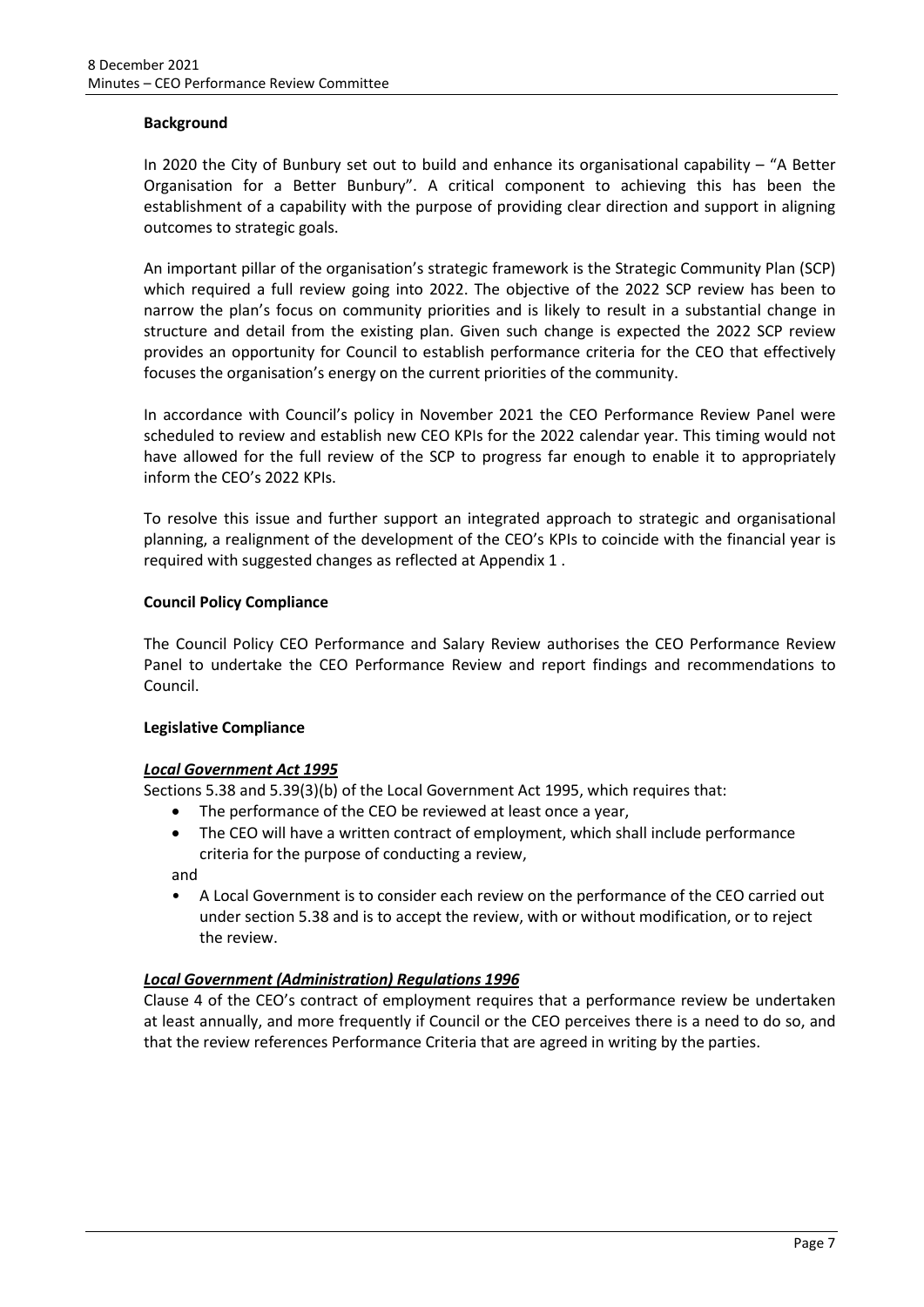## **Officer Comments**

The City of Bunbury aims to establish a truly integrated approach to strategic and organisational planning. The following outcomes from the CEO performance review process will help achieve this objective.

- 1. Align the CEO performance review schedule to coincide with the financial year.
	- KPIs are workshopped and finalised once the Strategic Community Plan has been reviewed and approved.
	- KPIs are workshopped and finalised in time to be supported through the budget if required.
- 2. KPIs are set at a strategic level appropriately informed by the Strategic Community Plan / CEO contract requirements.
- 3. Establish a more convenient way to monitor and report on the CEO's KPIs.

## **Analysis of Financial and Budget Implications**

Not applicable.

## **Community Consultation**

Not applicable.

## **Councillor/Officer Consultation**

The CEO Performance Review Panel is requested to formally consider the report and subsequently, present a Panel recommendation to Council for consideration.

## **Applicant Consultation**

Not applicable

## **Timeline: Committee Decision Implementation**

Pending Council endorsement, any changes to the CEO Performance Review Schedule and Council Policy will become effective immediately.

## **Outcome of Meeting 8 December 2021**

General discussion took place in relation to this item. The Team Leader Projects and Performance provided an overview of the proposed CEO performance Review Schedule for 2022 and 2023. The Committee discussed the reporting cycle of the current KPI's and the expectation of reporting if the current KPI's were extended to 30 June 2022.

The Mayor distributed a draft KPI management plan 2021/22(attached and noted as Appendix 2 to the Minutes), which was provided by Price Consulting Group, for consideration. Ms Price spoke to the suggested KPI management plan. The Committee discussed their concerns regarding the lack of clarity of intent of the current KPI's and a more strategic approach to managing the review process as presented by Ms Dominish.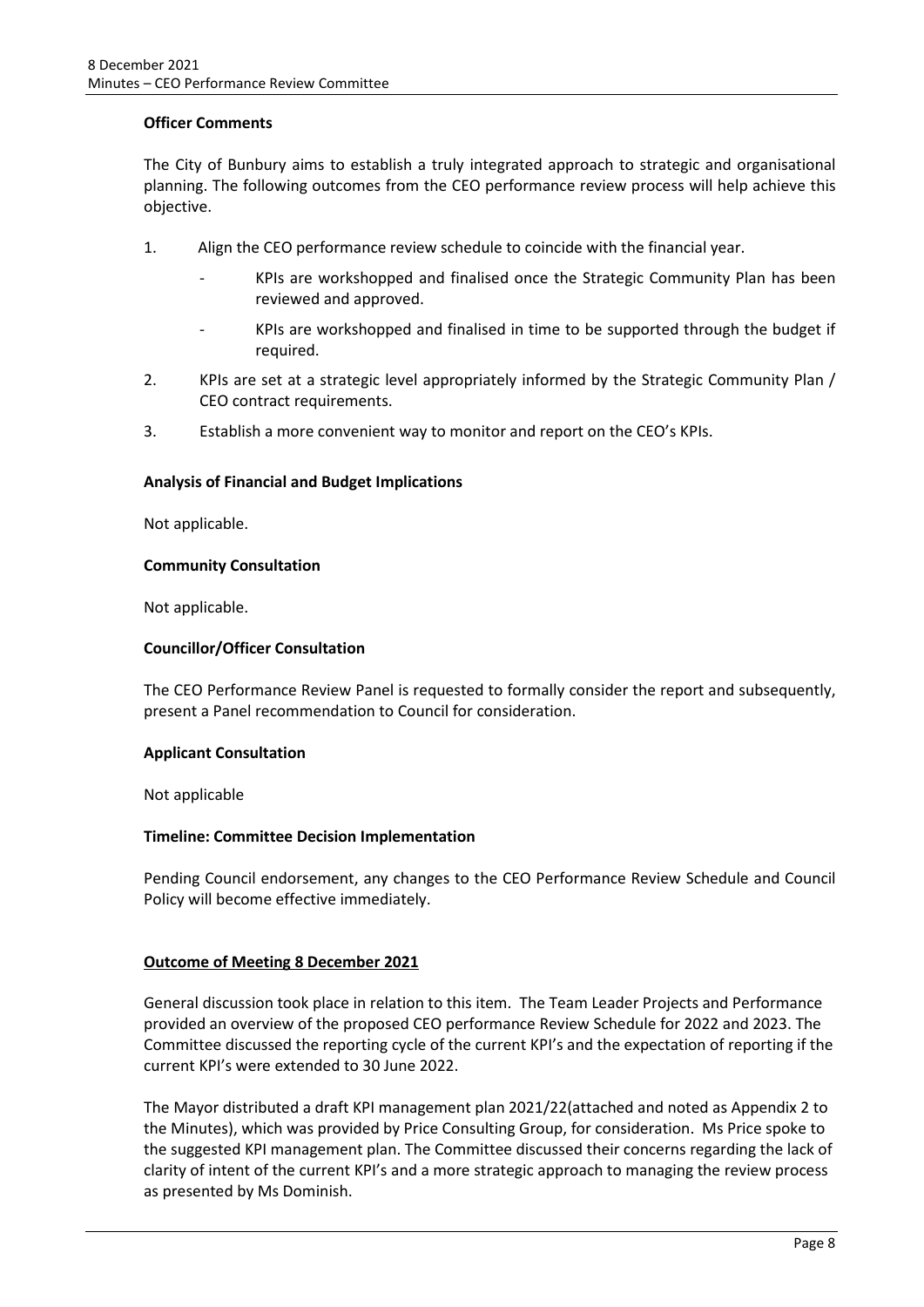The Committee discussed leaving the KPI's goals as they are, reviewing the completion dates and establishing clarity around the measurability of indicators.

The following motion was moved by Councillor Steele and seconded by Councillor Plumb, and was carried unanimously as follows:

*That the CEO Performance Review Committee recommends that Council:*

- *1. Endorse the CEO performance review schedule transitioning into alignment with the financial year on going as presented at Appendix 1.*
- *2. Amend the CEO Performance and Salary Review Council Policy to reflect the amended schedule.*

Prior to making a recommendation to Council, the Committee will meet on 20 December to review the KPI's that are to remain in effect until 30 June 2022.